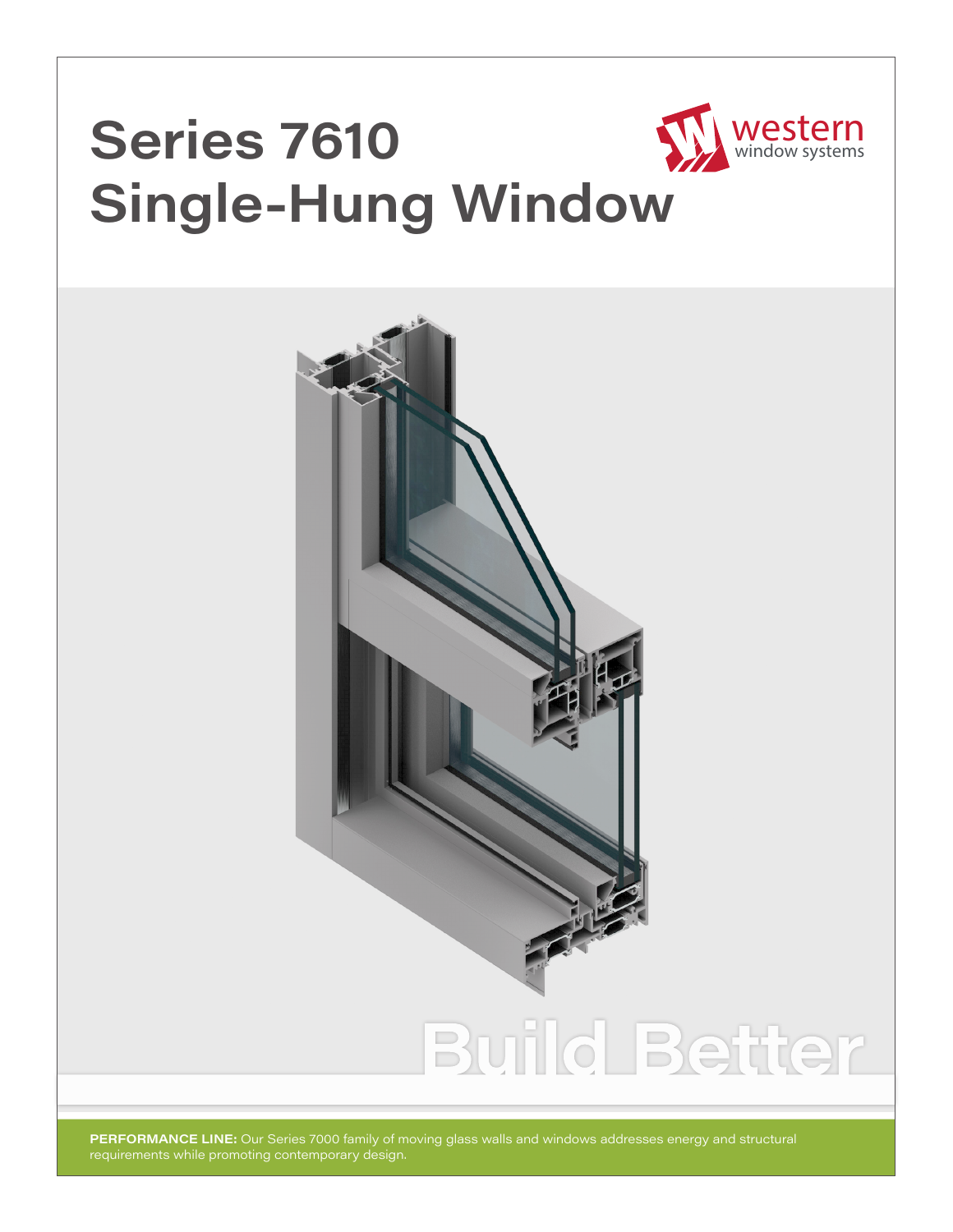### **Series 7610 Single-Hung Window**

The Series 7610 Single-Hung Window features a fixed top sash and vertically sliding bottom sash for ventilation. The Series 7610 offers a design pressure rating for commercial applications such as luxury hotels and resorts, office spaces, and multi-family housing. Designed with a 5.875" frame depth (ideal for noise reduction and security glass), it can be integrated with our hinged doors, sliding doors, and fixed window walls for maximum views and ventilation. It is available in sizes up to  $72'' \times 120''$  with vent height typically half the window height.

#### **ENERGY EFFICIENCY**

A .35 U-value for standard low-E, dual-pane glass gives the window excellent energy efficiency. Plus, a signature aluminum extrusion design utilizing custom Insulbar technology further reduces energy consumption. The windows comply with California's strict Title 24 requirements.

#### **FEATURES**

The single-hung window can be mulled to most of our product lines. This male/female mulling feature is unique in aluminum fenestration products, and it eliminates the need for operable inserts while maximizing glass and narrowing sightlines. Spiral balancers provide better adjustability and smoother operation. A T-lock engages an integrated strike in the frame's center bar. Durable aluminum-frame screens complement the window's clean, contemporary style. Screen frames match the window frame's color.

#### **FINISHES AND COLORS**

Finishes are available in-stock or as designer selections, and they can be customized to match nearly any color. Split finishes are available in many combinations. Bronze Anodized and Satin Anodized come standard with a Class 1 coating thickness for increased smoothness and durability. Our designer colors include a high-quality paint finish that conforms to a minimum rating of AAMA-2605, currently the highest rating for organic finishes.

#### **PERFORMANCE**

| Frame Depth                                                                   | 57/8''                                  |
|-------------------------------------------------------------------------------|-----------------------------------------|
| AAMA Product Designation (AAMA/WDMA/<br>CSA101/I.S.2/A440 Designation)        | CW-PG65-56x98-H                         |
| <b>Test Configuration</b>                                                     | 56" x 98" O/X                           |
| Air Infiltration (Per ASTM E 283)                                             | .16 cfm/sf @1.57 psf                    |
| CSA A440 Air                                                                  | N/A                                     |
| Water Resistance (Per ASTM E 547)                                             | $9.8$ psf                               |
| Uniform Load Deflection (Per ASTM E 330)                                      | 65 psf                                  |
| Uniform Load Structural (Per ASTM E 330)                                      | 97.5 psf                                |
| <b>Forced Entry Resistance</b>                                                | ASTM F588 Type A and<br>CAWM 301 Type I |
| U-Factor (Per NFRC 100)*                                                      | 0.35                                    |
| CR (Per NFRC 500)*                                                            | 52                                      |
| CRF Frame (Per AAMA 1503)                                                     | 66                                      |
| Actual values may vary depending on product specifications and configuration. |                                         |

Actual values may vary depending on product specifications and configuration. \*Glass Makeup = 1" OA E366/Argon/Clear



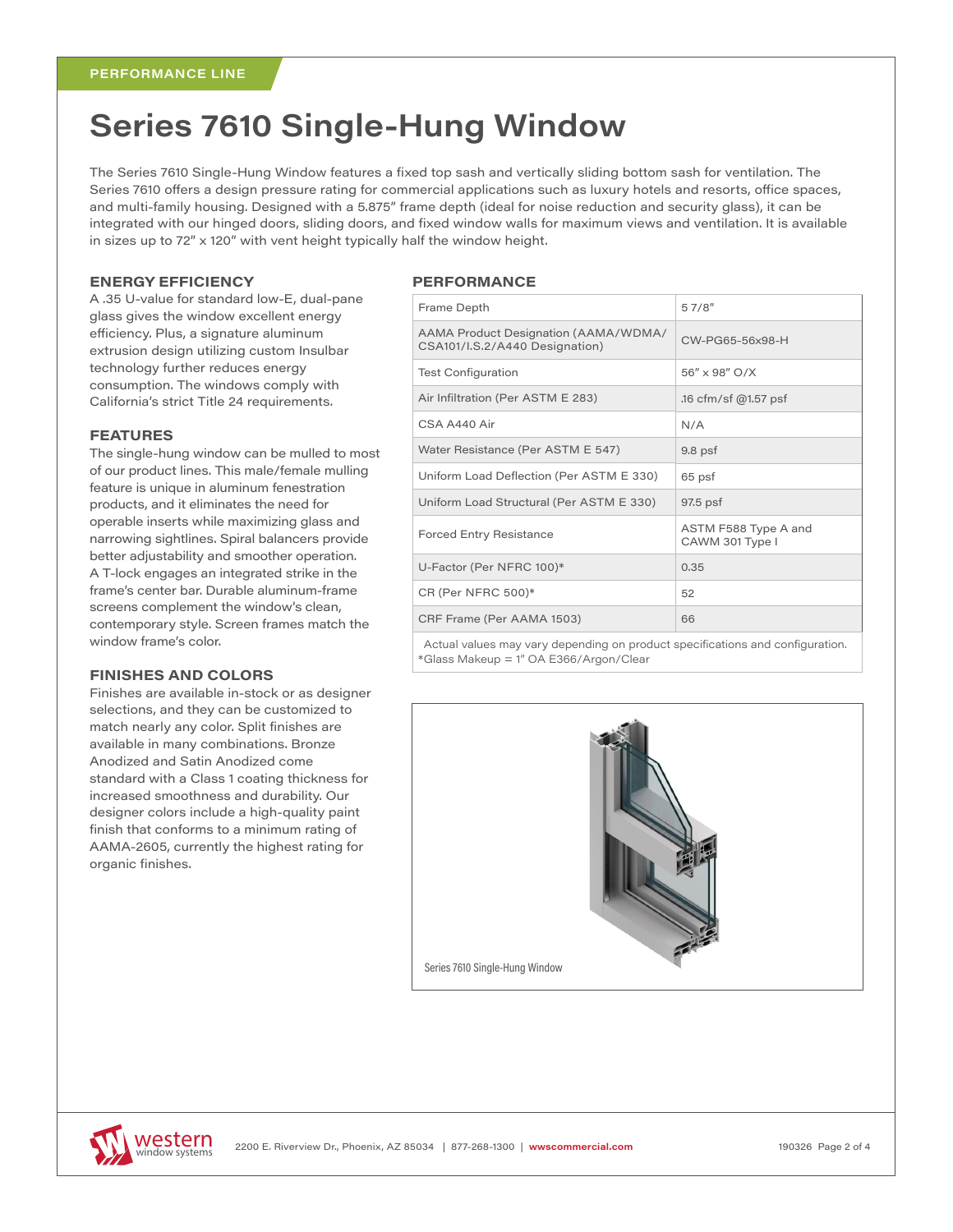# **Series 7610 Single-Hung Window**



nail-fin condition



interlock condition



nail-fin condition